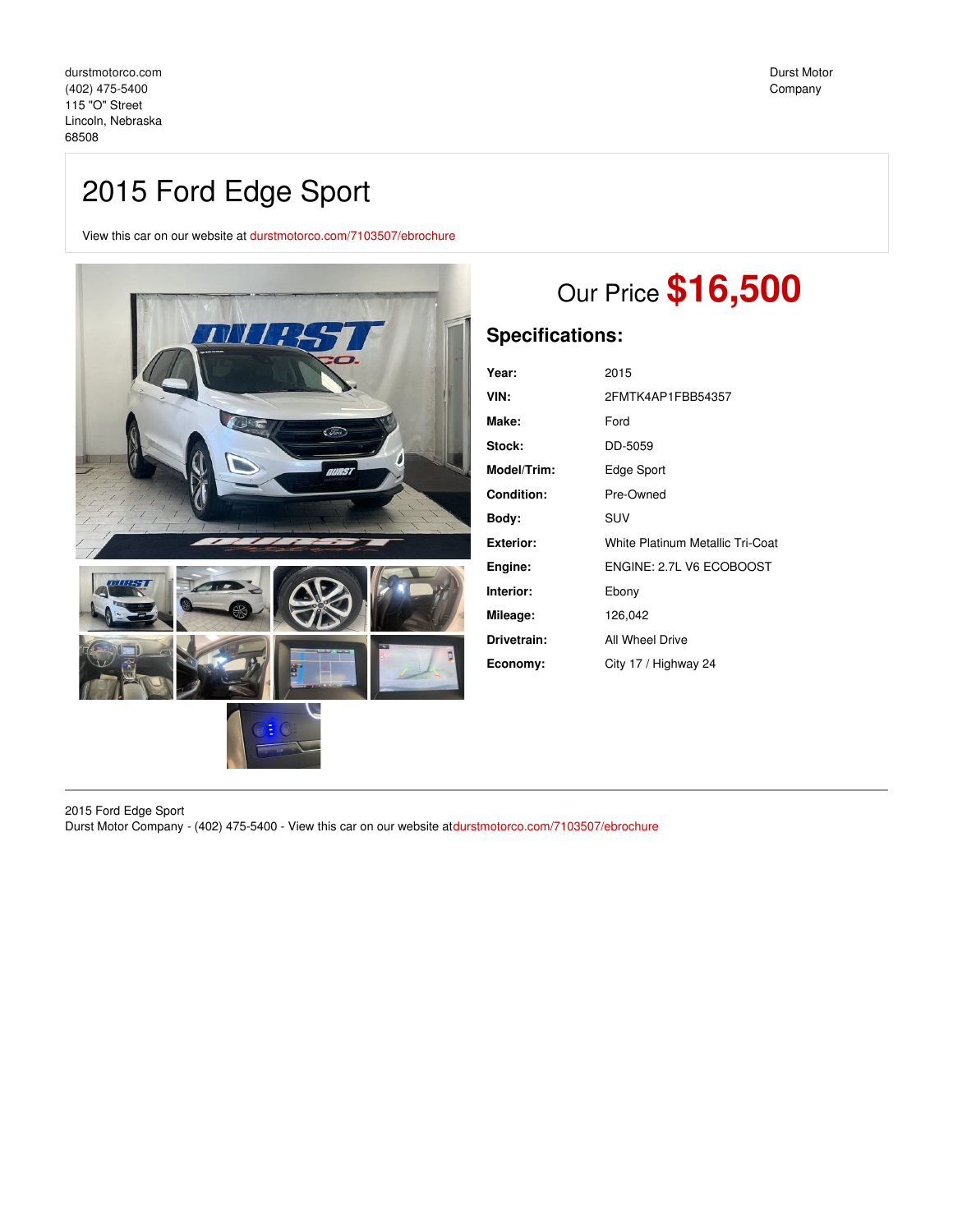

## 2015 Ford Edge Sport

Durst Motor Company - (402) 475-5400 - View this car on our website at[durstmotorco.com/7103507/ebrochure](https://durstmotorco.com/vehicle/7103507/2015-ford-edge-sport-lincoln-nebraska-68508/7103507/ebrochure)

# **Installed Options**

# **Interior**

- Driver Seat- Passenger Seat
- 60-40 Folding Split-Bench Front Facing Manual Reclining Fold Forward Seatback Rear Seat
- Manual Tilt/Telescoping Steering Column
- Gauges -inc: Speedometer, Odometer, Engine Coolant Temp, Tachometer, Trip Odometer and Trip Computer
- Power Rear Windows and Fixed 3rd Row Windows- Leather/Metal-Look Steering Wheel
- Front Cupholder- Rear Cupholder- Compass
- Remote Keyless Entry w/Integrated Key Transmitter, Illuminated Entry, Illuminated Ignition Switch and Panic Button
- Keypad- Proximity Key For Doors And Push Button Start Garage Door Transmitter
- Cruise Control w/Steering Wheel Controls
- HVAC -inc: Underseat Ducts and Console Ducts
- Dual Zone Front Automatic Air Conditioning- Locking Glove Box- Driver Foot Rest
- Full Cloth Headliner- Leatherette Door Trim Insert
- Interior Trim -inc: Aluminum Instrument Panel Insert, Aluminum Door Panel Insert, Piano Black/Aluminum Console Insert and Chrome/Aluminum Interior Accents
- Leather Gear Shifter Material
- Perforated Leather-Trimmed Heated Sport Seats -inc: unique sport perforation, sueded inserts, 10-way power driver seat w/memory setting (fore/aft/recline/lumbar/up-down/tilt), 10-way power passenger seat (fore/aft/recline/lumbar/up-down/tilt)
- Driver And Passenger Visor Vanity Mirrors w/Driver And Passenger Illumination
- Day-Night Auto-Dimming Rearview Mirror
- Full Floor Console w/Covered Storage, Mini Overhead Console w/Storage and 4 12V DC Power Outlets
- Front And Rear Map Lights- Fade-To-Off Interior Lighting
- Full Carpet Floor Covering -inc: Carpet Front And Rear Floor Mats Carpet Floor Trim
- Cargo Area Concealed Storage- Cargo Net- Trunk/Hatch Auto-Latch
- Cargo Space Lights- Smart Device Integration- Memory Settings -inc: Door Mirrors
- Instrument Panel Bin, Covered Dashboard Storage, Driver / Passenger And Rear Door Bins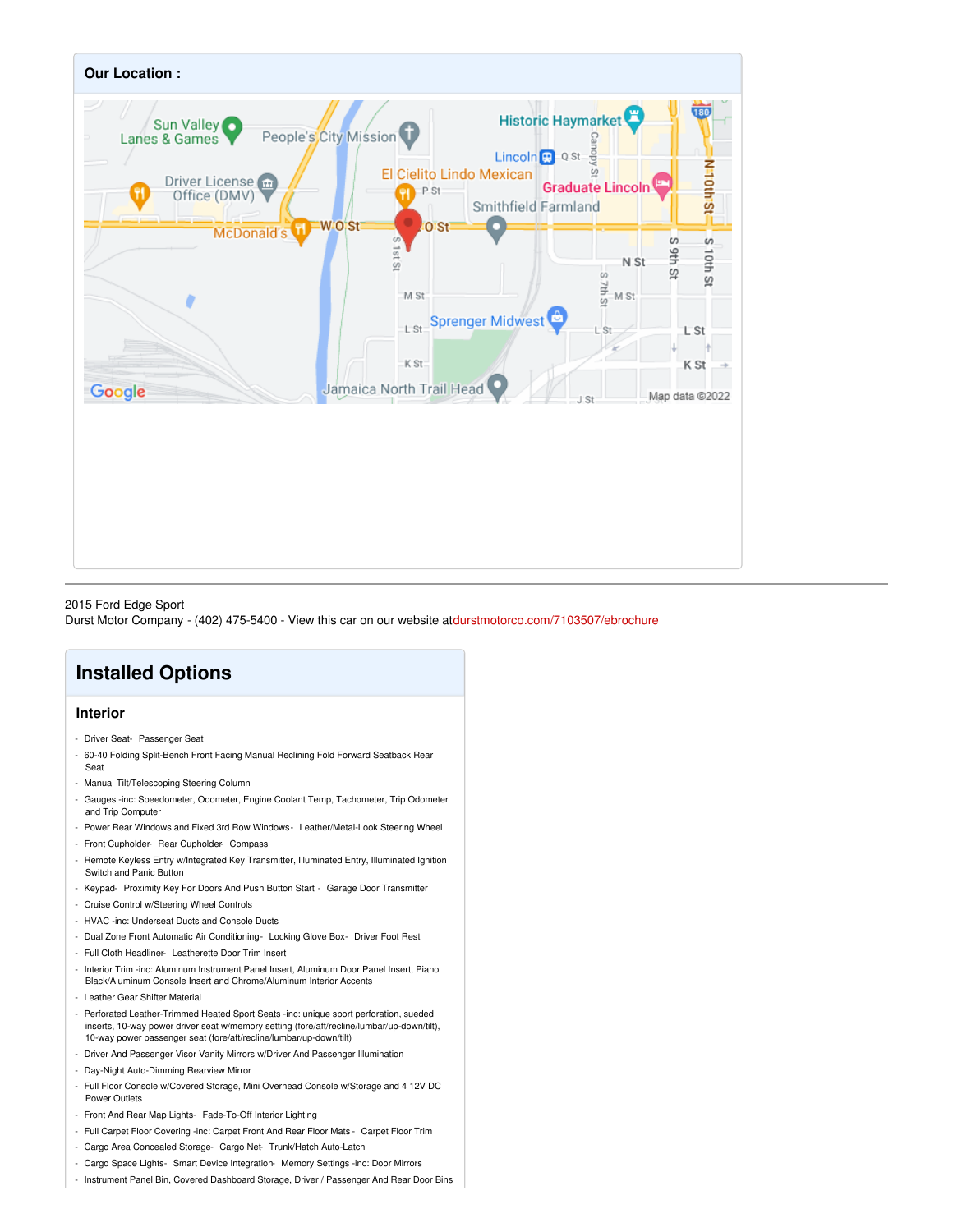- Power 1st Row Windows w/Driver And Passenger 1-Touch Up/Down
- Delayed Accessory Power- Power Door Locks w/Autolock Feature- Systems Monitor - Trip Computer- Outside Temp Gauge
- Manual Adjustable Front Head Restraints and Manual Adjustable Rear Head Restraints
- Front Center Armrest w/Storage and Rear Center Armrest- 2 Seatback Storage Pockets
- Seats w/Leatherette Back Material
- Securilock Anti-Theft Ignition (pats) Engine Immobilizer- Perimeter Alarm
- 4 12V DC Power Outlets- Air Filtration

## **Exterior**

- Wheels: 20" Polished w/Magn Low Gloss Ptd Pockets -inc: Aluminum
- Tires: P245/50R20 AS BSW- Steel Spare Wheel
- Compact Spare Tire Mounted Inside Under Cargo- Clearcoat Paint
- Body-Colored Front Bumper w/Body-Colored Rub Strip/Fascia Accent
- Body-Colored Rear Bumper w/Body-Colored Rub Strip/Fascia Accent
- Black Side Windows Trim and Black Front Windshield Trim Body-Colored Door Handles
- Body-Colored Bodyside Cladding
- Body-Colored Power Heated Side Mirrors w/Convex Spotter, Manual Folding and Turn Signal Indicator
- Fixed Rear Window w/Fixed Interval Wiper and Defroster- Deep Tinted Glass
- Speed Sensitive Variable Intermittent Wipers- Fully Galvanized Steel Panels- Lip Spoiler
- Black Grille- Liftgate Rear Cargo Access
- Tailgate/Rear Door Lock Included w/Power Door Locks
- Auto On/Off Projector Beam Halogen Daytime Running Lights Preference Setting Headlamps w/Delay-Off
- LED Brakelights- Perimeter/Approach Lights

## **Safety**

- Driver Seat- Passenger Seat
- 60-40 Folding Split-Bench Front Facing Manual Reclining Fold Forward Seatback Rear Seat
- Manual Tilt/Telescoping Steering Column
- Gauges -inc: Speedometer, Odometer, Engine Coolant Temp, Tachometer, Trip Odometer and Trip Computer
- Power Rear Windows and Fixed 3rd Row Windows- Leather/Metal-Look Steering Wheel - Front Cupholder- Rear Cupholder- Compass
- Remote Keyless Entry w/Integrated Key Transmitter, Illuminated Entry, Illuminated Ignition Switch and Panic Button
- Keypad- Proximity Key For Doors And Push Button Start Garage Door Transmitter
- Cruise Control w/Steering Wheel Controls
- HVAC -inc: Underseat Ducts and Console Ducts
- Dual Zone Front Automatic Air Conditioning- Locking Glove Box- Driver Foot Rest
- Full Cloth Headliner- Leatherette Door Trim Insert
- Interior Trim -inc: Aluminum Instrument Panel Insert, Aluminum Door Panel Insert, Piano Black/Aluminum Console Insert and Chrome/Aluminum Interior Accents
- Leather Gear Shifter Material
- Perforated Leather-Trimmed Heated Sport Seats -inc: unique sport perforation, sueded inserts, 10-way power driver seat w/memory setting (fore/aft/recline/lumbar/up-down/tilt), 10-way power passenger seat (fore/aft/recline/lumbar/up-down/tilt)
- Driver And Passenger Visor Vanity Mirrors w/Driver And Passenger Illumination
- Day-Night Auto-Dimming Rearview Mirror
- Full Floor Console w/Covered Storage, Mini Overhead Console w/Storage and 4 12V DC Power Outlets
- Front And Rear Map Lights- Fade-To-Off Interior Lighting
- Full Carpet Floor Covering -inc: Carpet Front And Rear Floor Mats Carpet Floor Trim
- Cargo Area Concealed Storage- Cargo Net- Trunk/Hatch Auto-Latch
- Cargo Space Lights- Smart Device Integration- Memory Settings -inc: Door Mirrors
- Instrument Panel Bin, Covered Dashboard Storage, Driver / Passenger And Rear Door Bins
- Power 1st Row Windows w/Driver And Passenger 1-Touch Up/Down
- Delayed Accessory Power- Power Door Locks w/Autolock Feature- Systems Monitor
- Trip Computer- Outside Temp Gauge
- Manual Adjustable Front Head Restraints and Manual Adjustable Rear Head Restraints
- Front Center Armrest w/Storage and Rear Center Armrest- 2 Seatback Storage Pockets
- Seats w/Leatherette Back Material
- Securilock Anti-Theft Ignition (pats) Engine Immobilizer- Perimeter Alarm
- 4 12V DC Power Outlets- Air Filtration

### **Mechanical**

- Engine: 2.7L V6 EcoBoost- Transmission: 6-Speed Automatic- 3.39 Axle Ratio - GVWR: TBA
- Transmission w/Driver Selectable Mode and SelectShift Sequential Shift Control w/Steering Wheel Controls